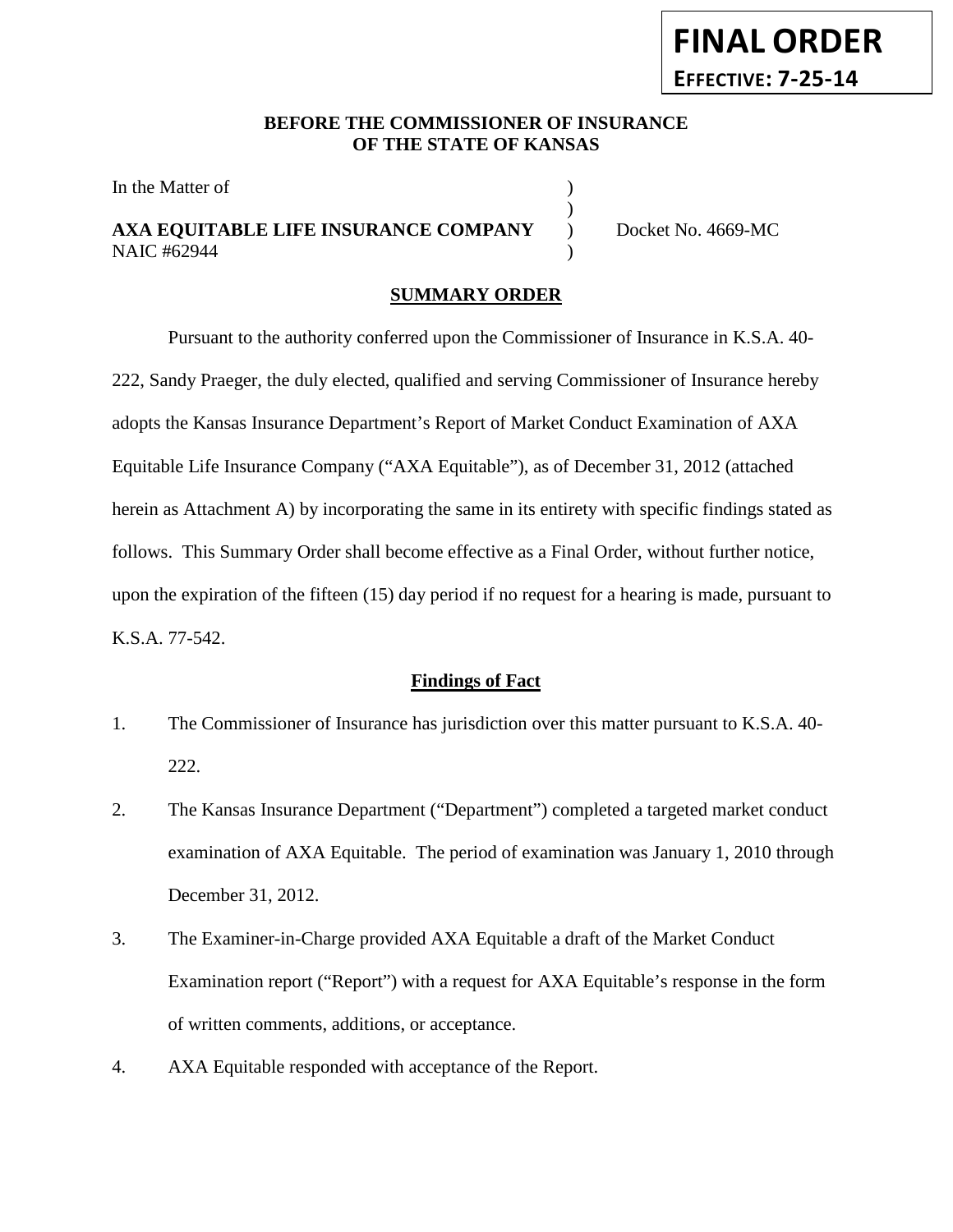5. There were three (3) instances during the market conduct examination when AXA

Equitable failed to respond timely to Department inquiries.

#### **Applicable Law**

K.S.A. 40-222 states, in pertinent part:

(a) Whenever the commissioner of insurance deems it necessary but at least once every five years, the commissioner may make, or direct to be made, a financial examination of any insurance company in the process of organization, or applying for admission or doing business in this state. In addition, at the commissioner's discretion the commissioner may make, or direct to be made, a market regulation examination of any insurance company doing business in this state.

K.S.A. 40-2404 states, in pertinent part:

The following are hereby defined as unfair methods of competition and unfair or deceptive acts or practices in the business of insurance:

\*\*\*

(10) Failure to maintain complaint handling procedures. Failure of any person, who is an insurer on an insurance policy, to maintain a complete record of all the complaints which it has received since the date of its last examination under K.S.A. 40-222, and amendments thereto; but no such records shall be required for complaints received prior to the effective date of this act. The record shall indicate the total number of complaints, their classification by line of insurance, the nature of each complaint, the disposition of the complaints, the date each complaint was originally received by the insurer and the date of final disposition of each complaint. For purposes of this subsection, "complaint" means any written communication primarily expressing a grievance related to the acts and practices set out in this section.

K.S.A. 40-2,125 states, in pertinent part:

(a) If the commissioner determines after notice and opportunity for a hearing that any person has engaged or is engaging in any act or practice constituting a violation of any provision of Kansas insurance statutes or any rule and regulation or order thereunder, the commissioner may in the exercise of discretion, order any one or more of the following:

(1) Payment of a monetary penalty of not more than \$1,000 for each and every act or violation, unless the person knew or reasonably should have known such person was in violation of the Kansas insurance statutes or any rule and regulation or order thereunder, in which case the penalty shall be not more than \$2,000 for each and every act or violation;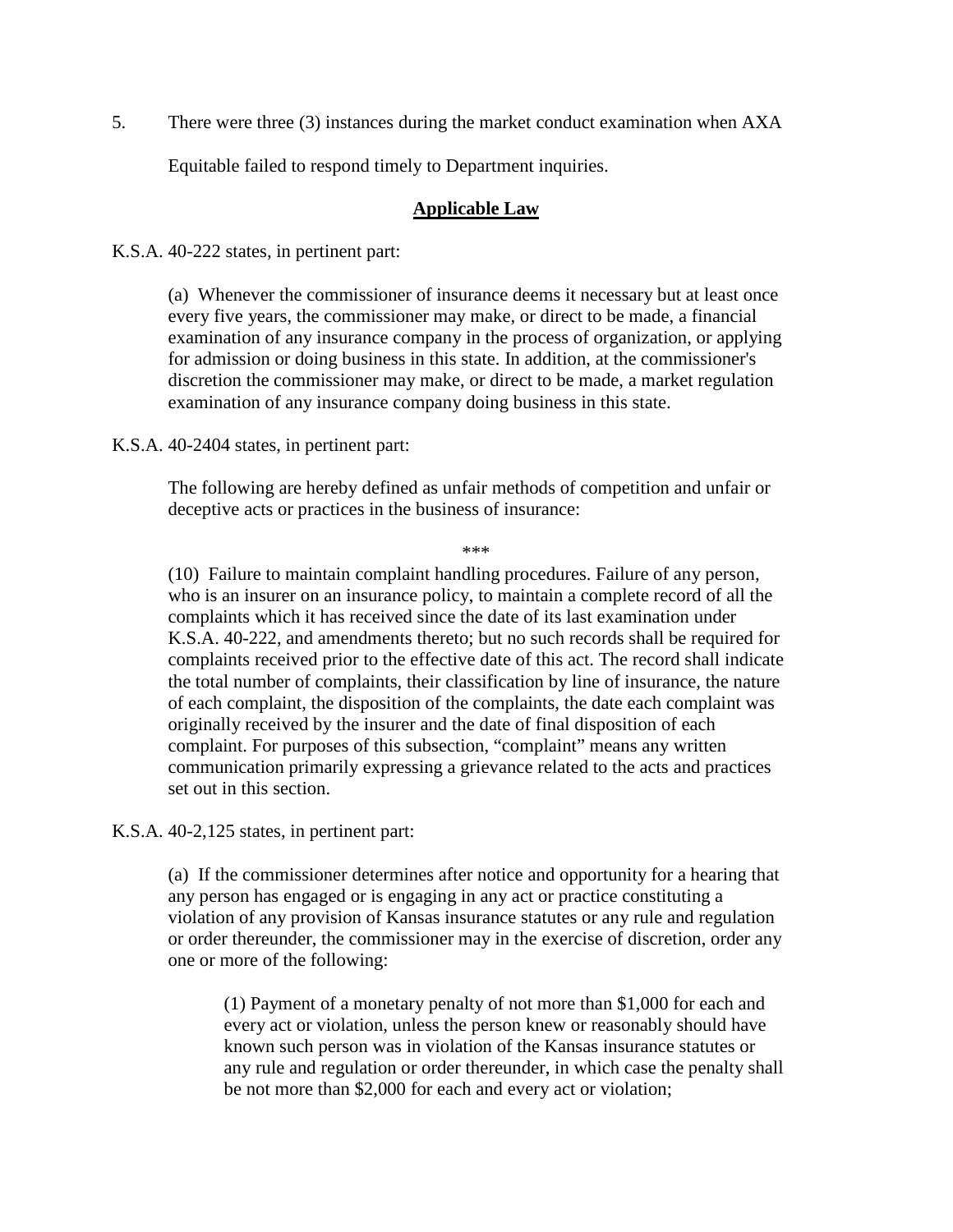(3) that such person cease and desist from the unlawful act or practice and take such affirmative action as in the judgment of the commissioner will carry out the purposes of the violated or potentially violated provision.

(b) If any person fails to file any report or other information with the commissioner as required by statute or fails to respond to any proper inquiry of the commissioner, the commissioner, after notice and opportunity for hearing, may impose a civil penalty of up to \$1,000, for each violation or act, along with an additional penalty of up to \$500 for each week thereafter that such report or other information is not provided to the commissioner.

### **Conclusions of Law**

Based upon the Findings of Fact enumerated in Paragraphs #1 through #6 and the

Applicable Law cited above, **IT IS, THEREFORE, ORDERED BY THE COMMISSIONER** 

### **OF INSURANCE:**

- 1. The Commissioner of Insurance has jurisdiction over this matter pursuant to K.S.A. 40- 222.
- 2. The Kansas Insurance Department's ("KID") Report of Market Conduct Examination of AXA Equitable as of December 31, 2012 is herein adopted in its entirety.
- 3. Based on Finding of Fact #5, AXA Equitable has violated K.S.A. 40-2,125(b).
- 4. Pursuant to K.S.A. 40-2,125(a)(1), AXA Equitable shall pay a monetary penalty of \$1,000.00 for the above-stated violation of K.S.A. 40-2,125(b).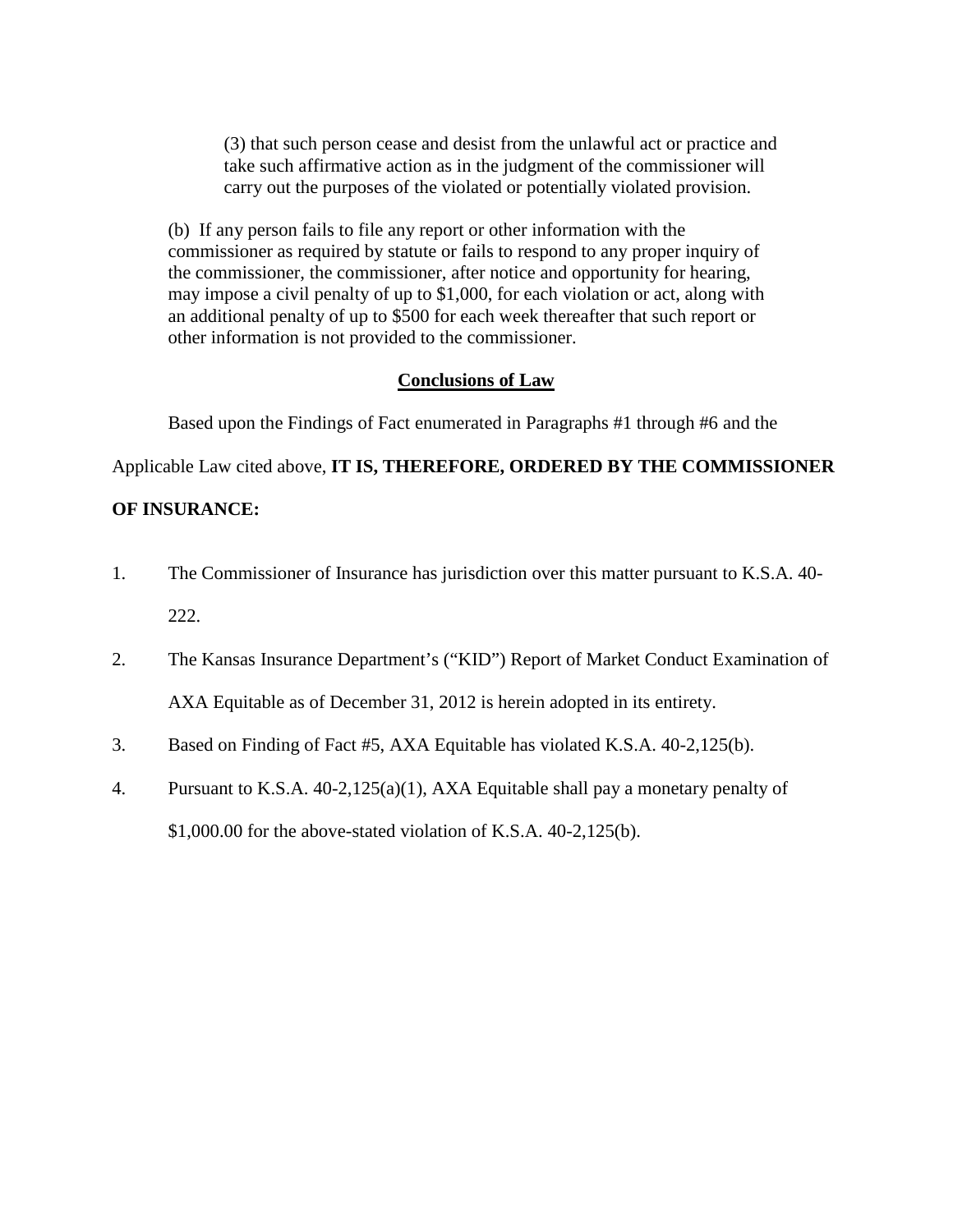## **IT IS SO ORDERED THIS \_\_7th\_\_ DAY OF JULY, 2014, IN THE CITY OF TOPEKA, COUNTY OF SHAWNEE, STATE OF KANSAS.**



 $\angle$ s/ Sandy Praeger $\angle$ Sandy Praeger Commissioner of Insurance

BY:

 $\angle$ s/ John Wine $\angle$ John Wine General Counsel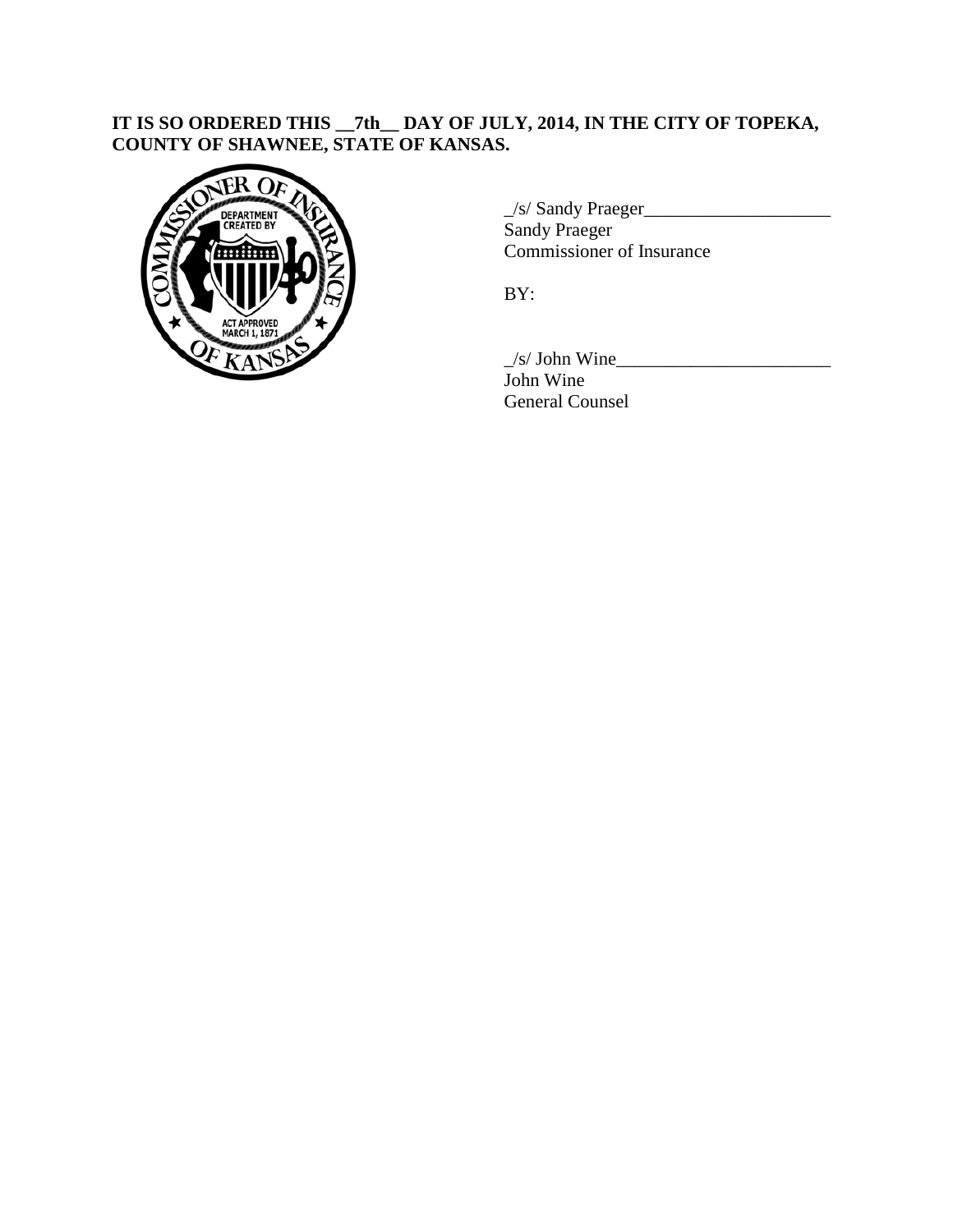#### **NOTICE OF RIGHTS**

AXA Equitable is entitled to a hearing pursuant to K.S.A. 77-537, the Kansas Administrative Procedure Act. If AXA Equitable desires a hearing, AXA Equitable must file a written request for a hearing with:

John Wine, General Counsel Kansas Insurance Department 420 S.W.  $9^{th}$  Street Topeka, Kansas 66612

This request must be filed within fifteen (15) days from the date of service of this Summary Order. If AXA Equitable requests a hearing, the Department will notify AXA Equitable of the time and place of the hearing and information on the procedures, right of representation, and other rights of parties relating to the conduct of the hearing before the commencement of the same.

If a hearing is not requested in the time and manner stated above, this Summary Order shall become effective as a Final Order upon the expiration of time for requesting a hearing, pursuant to K.S.A. 77-613. In the event that AXA Equitable files a petition for judicial review, pursuant to K.S.A. 77-613(e), the agency officer to be served on behalf of the Department is:

John Wine, General Counsel Kansas Insurance Department 420 S.W.  $9<sup>th</sup>$  Street Topeka, Kansas 66612